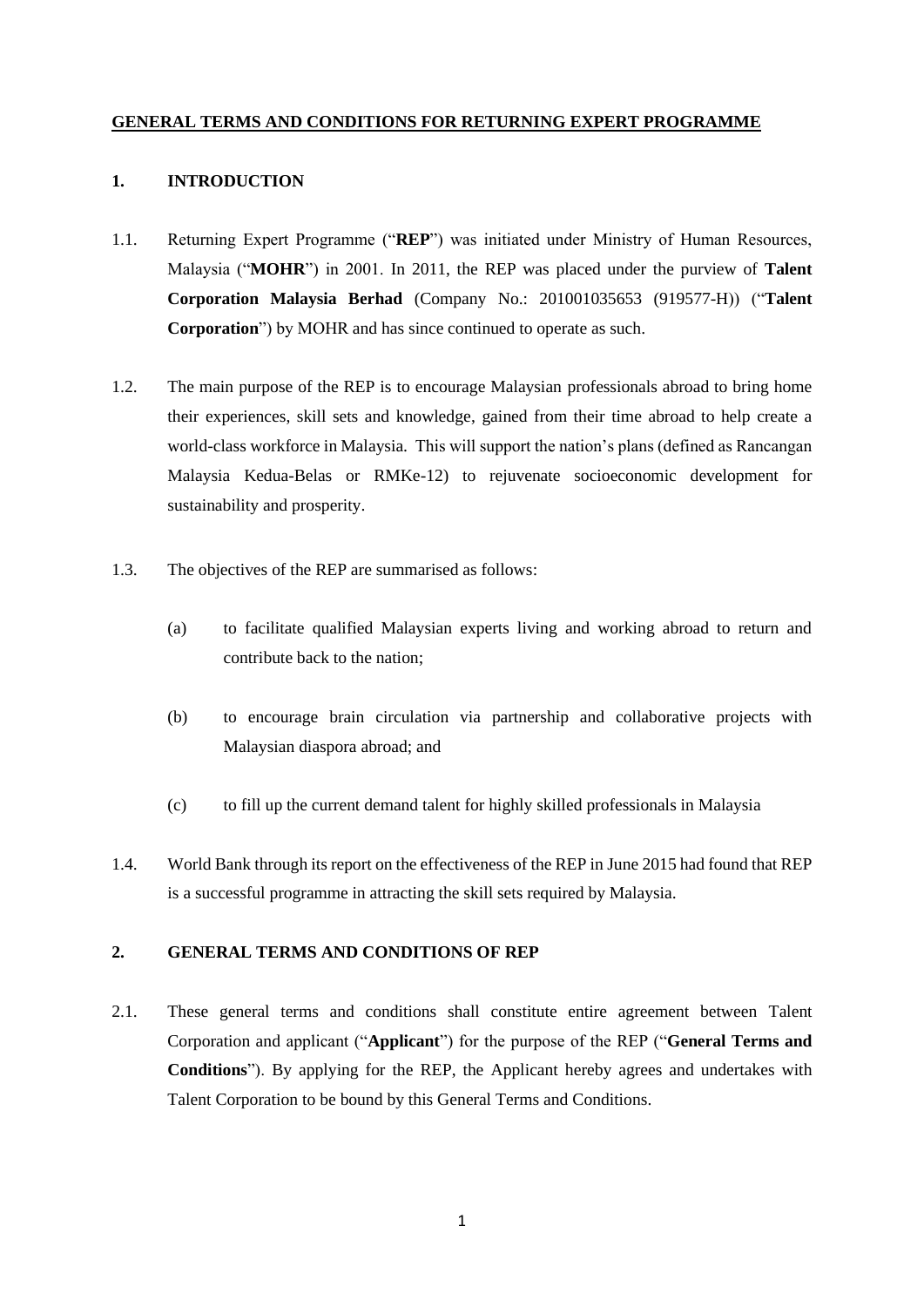#### **3. RETURNING EXPERT PROGRAMME**

#### 3.1. Incentives

- (a) The Government of Malaysia has provided several incentives for any approved application made by the Applicant for the REP subject to fulfilment of various criteria and/or requirement imposed by the Government of Malaysia for the REP by the Applicant ("**Incentives**").
- (b) The Incentives offered under the REP can only be utilized once (one (1) time only) by the approved Applicant and activated within **two** (**2**) **years** from the date as stipulated in the Approval Letter (as defined under paragraph 5.3 of this General Terms and Conditions). The Approval Letter can be issued by Talent Corporation, via email or other communication means as to be determined by Talent Corporation from time to time, to the approved Applicant ("**Utilization Period**").
- (c) The Incentives that can be utilized by the approved Applicant are as follows:
	- (i) 15% flat tax rate on chargeable employment income.
		- (1) The approved Applicant can decide whether to opt in / opt out for fifteen per centum (15%) flat tax rate on employment income for a period of five (5) years continuously.
		- (2) In the event the approved Applicant opts out of the fifteen per centum (15%) flat tax rate on employment income, the incentive will be rescinded and will no longer be applicable in the future. In the event the approved Applicant accepts the incentive, the option will remain for the next five (5) years, regardless of the future income of the approved Applicant.

# (ii) Tax exemption in respect to all personal effect brought into Malaysia by the approved Applicant.

(1) The approved Applicant shall be eligible for tax exemption in respect to all personal effects brought into Malaysia.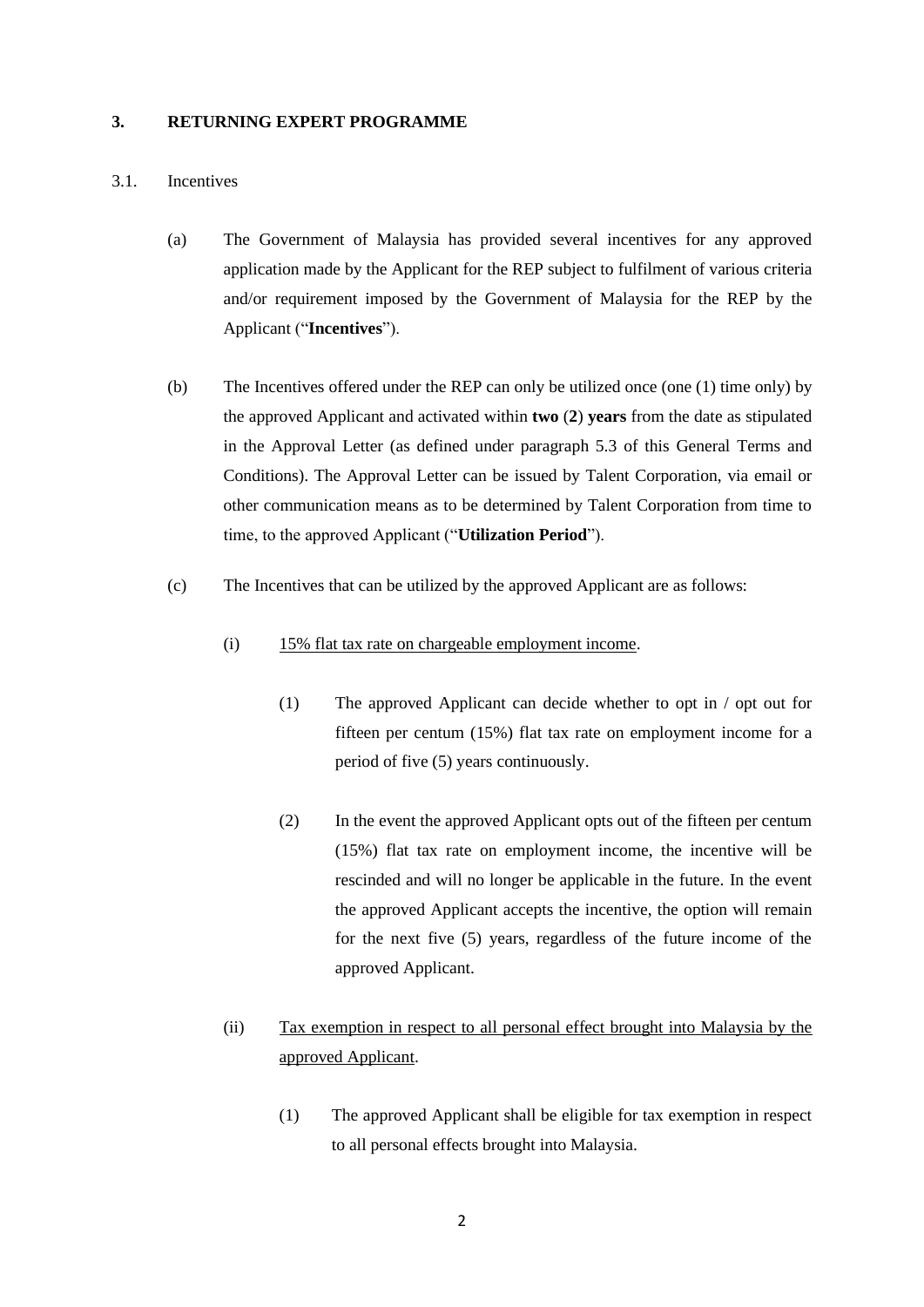- (2) For avoidance of doubt, the above incentive in respect of tax exemption for personal effects, is subjected to a maximum of one (1) shipment only and does not include any motorised vehicles (e.g., previously owned vehicle(s)).
- (iii) Exemption on import duty and excise duty for the purchase of completely builtup vehicle ("**CBU**") or excise duty exemption for the purchase of locally manufactured completely knocked down vehicle ("**CKD**").
	- (1) The approved Applicant shall be eligible for exemption on import duty and excise duty for the purchase of a maximum of one (1) CBU vehicle **OR** excise duty exemption for the purchase of a maximum of one (1) locally manufactured CKD vehicle, subject to the total duty exemption limited up to **Ringgit Malaysia One Hundred Thousand** (**RM100,000.00**) only.
	- (2) The approved Applicant is required to remain in possession of the purchased tax-free CKD vehicle for a minimum period of two (2) years before such vehicle is allowed to be sold. In the event the approved Applicant intends to sell the vehicle after such period, then the approved Applicant is required to obtain prior approval from Ministry of Finance and pay the remaining duties and/or taxes to the Royal Malaysian Customs Department prior to such sale.
- (iv) Permanent resident status for foreign spouse and children.
	- (1) The foreign spouse and children of the approved Applicant may be eligible for permanent resident ("**PR**") status within **one** (**1**) **year** upon receipt of their complete application form for PR by Immigration Department of Malaysia and subject to approval and at the discretion of the Immigration Department of Malaysia. This PR status is only applicable for Peninsular Malaysia.
- (d) For avoidance of doubt, the approved Applicant may only utilize any of the Incentives as stipulated above subject to the following terms:
	- (i) upon the return of the approved Applicant to Malaysia;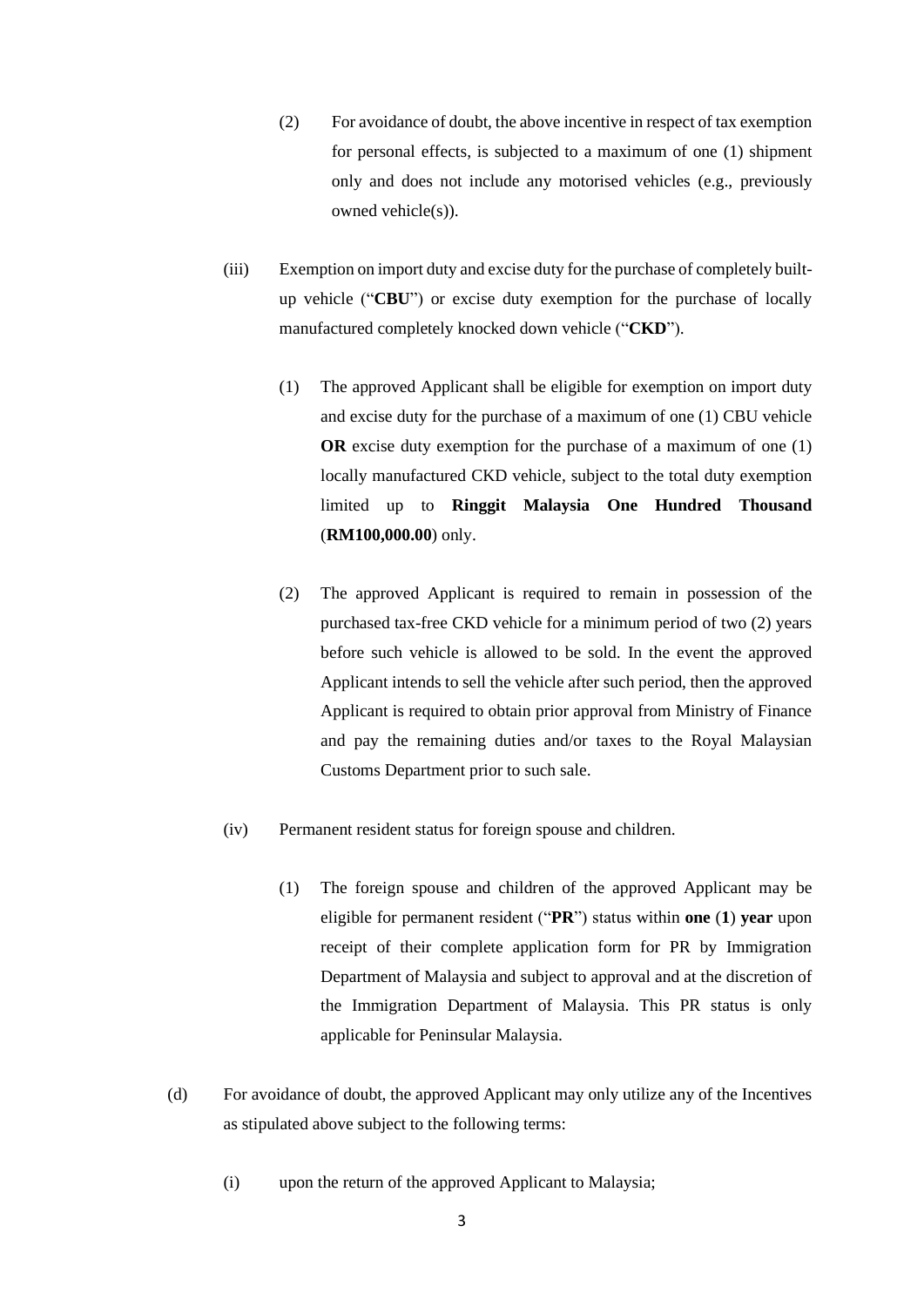- (ii) upon securing employment by the approved Applicant with companies and/or corporation in Malaysia (advisable for the approved Applicant to secure the approved Applicant's employment with companies and/or corporation in Malaysia prior to returning to Malaysia). Such employment in Malaysia must be for a job role in a field that is in tandem to the job role when applying for the REP.
- (iii) upon issuance of SATK (as defined under paragraph 5.6 of this General Terms and Conditions); and
- (iv) subject to paragraphs (i) and (ii) above, to be utilized by the approved Applicant within the Utilization Period failing which the incentives shall be rescinded.

# **4. MANDATORY ELIGIBILITY CRITERIA TO BE MET BY THE APPLICANT**

- 4.1. The Applicant in respect of the REP shall comply and/or fulfil criteria and/or requirements as describe below:
	- (a) the Applicant must be a Malaysian citizen;
	- (b) the Applicant is currently residing abroad and has been employed abroad (outside Malaysia) continuously for a minimum of three (3) years at the time of REP application;
	- (c) the Applicant must **not have generated any income in Malaysia** for a period of **thirtysix** (**36**) **months prior to the application date** made by the Applicant;
	- (d) the Applicant shall ensure that the REP application is made prior to returning to Malaysia;
	- (e) the Applicant does not hold any **outstanding** scholarship bond or loan with Government of Malaysia and/or its agencies and/or institutions; and
	- (f) the Applicant is under no obligation to return to Malaysia (if returning from the same company).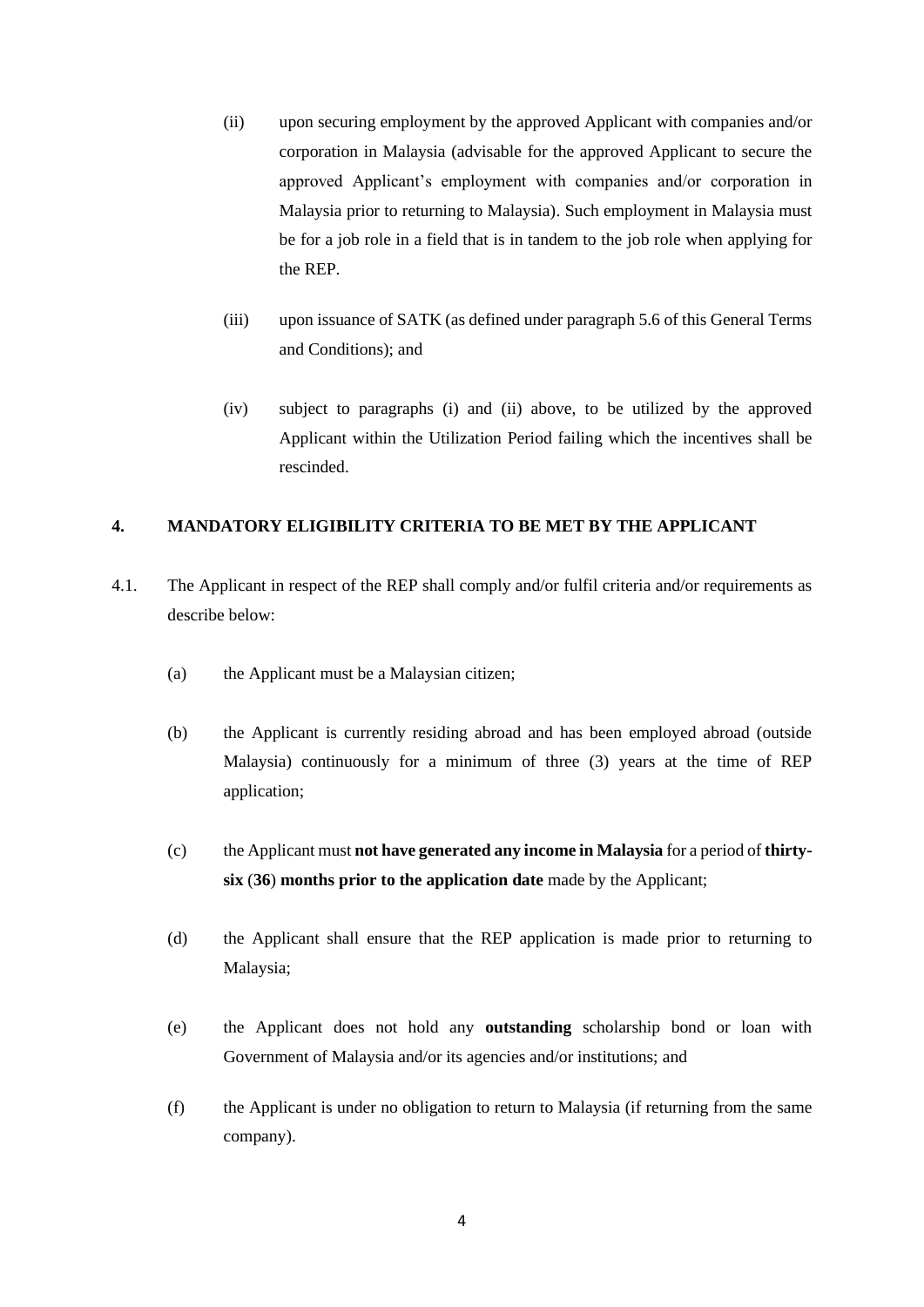4.2. For clarification, the Applicant shall not be approved under the REP in the event the Applicant's employment in Malaysia is due to a transfer made by the Applicant's foreign employer abroad to its subsidiary and/or related company or corporation in Malaysia or such Applicant still remains as an 'employee' for the foreign employer abroad.

## **5. APPLICATION BY THE APPLICANT**

- 5.1. The Applicant shall register and complete application form ("**Application Form**") for the REP which can be accessed by the Applicant at  $<https://app.talentcorp.com.mv/rep/index.php>$ ("**Application Link**").
- 5.2. Once the application made by the Applicant is deemed to be a complete application (upon completion of submission by the Applicant of all related information and/or supporting documents to Talent Corporation for the purpose of the application), the Applicant will receive a notification from Talent Corporation through Returning Expert Programme system ("**REP system**"). The list of information and/or supporting documents that are required by Talent Corporation from the Applicant for the purpose of the application are as described under **Appendix 1** of this General Terms and Conditions.
- 5.3. The processing period for the application shall be a period of **forty-five** (**45**) **working days** from the date the Applicant receives a notification email from Talent Corporation for the application, through the REP system ("**Processing Period**"). The Applicant is however aware that the Processing Period may be extended without prior notice to the Applicant as the processing exercise is conducted by Talent Corporation together with relevant government agencies and/or authorities.
- 5.4. The complete application shall be tabled to an 'REP Evaluation Committee' ("**the Committee**") whereby the Committee shall serve as a recommending body to review and evaluate all complete applications under the REP. Applicant who is deemed as having the expertise and who has fulfilled the REP criteria will be recommended by the Committee for an approval.
- 5.5. Upon approval, Talent Corporation, acting as secretariat for the Committee, shall issue approval letter to the approved Applicant, via email or other communication means as determined by Talent Corporation ("**Approval Letter**"). For avoidance of doubt, MOF reserves the absolute right to reject an application at any time after approval has been recommended or upon issuance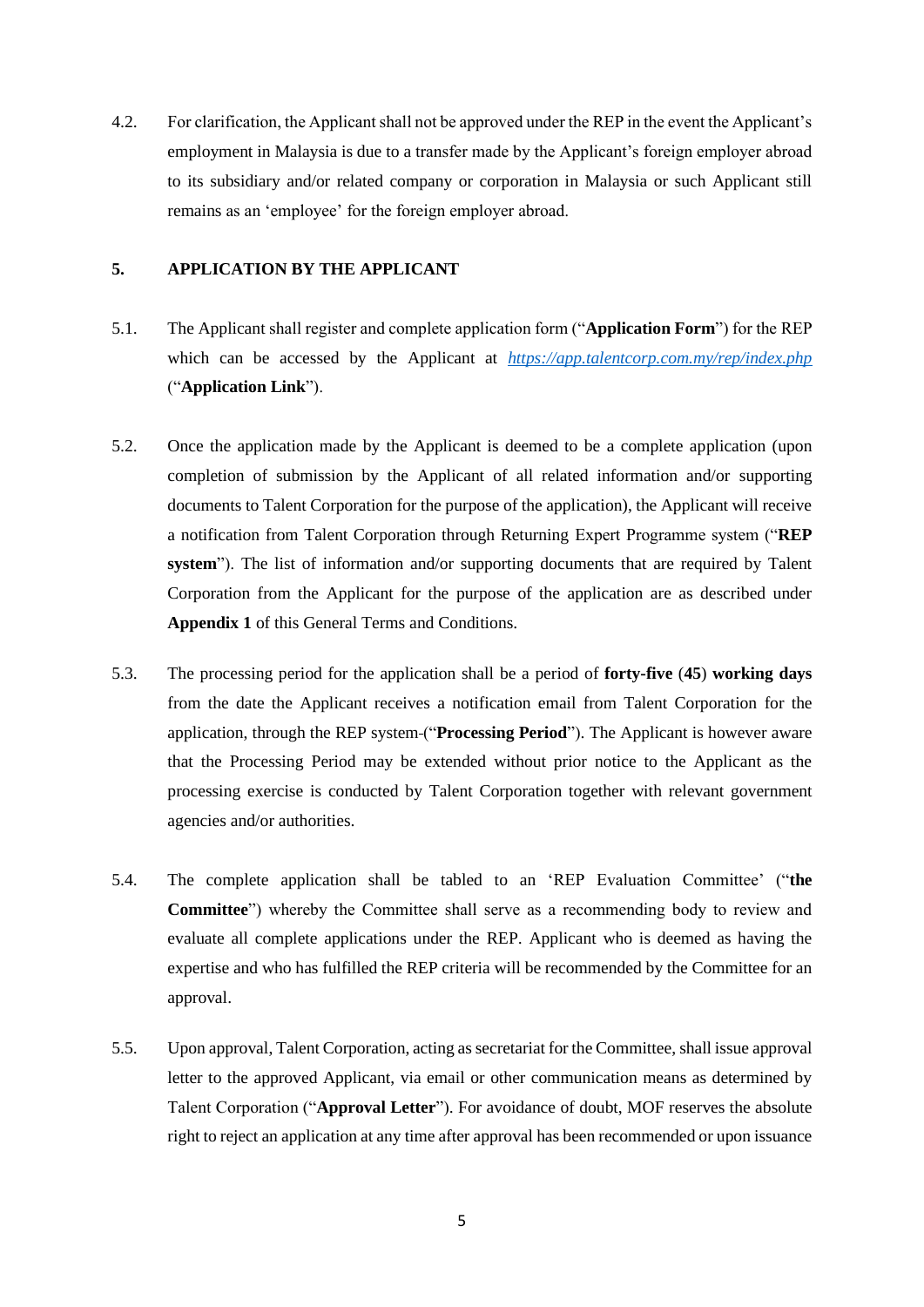of the Approval Letter by Talent Corporation to the approved Applicant, in the event the application has been misrepresented/falsified in any way.

- 5.6. In the event the application made by the Applicant is not approved, then Talent Corporation, acting as secretariat for the Committee, shall issue non-approval letter to the Applicant via email or other communication means as determined by Talent Corporation from time to time ("**Non-Approval Letter**").
- 5.7. Pursuant to paragraph 5.4 above, upon receipt of the Approval Letter by the approved Applicant from Talent Corporation, the approved Applicant shall download 'approval pack' which shall be provided by Talent Corporation to the approved Applicant via email or other communication means as determined by Talent Corporation from time to time ("**Approval Pack**").
- 5.8. The approved Applicant then shall set an online appointment with Talent Corporation, acting as secretariat for the Committee, which will be scheduled via REP system which is located at *<https://app.talentcorp.com.my/rep>* for the issuance of '*Surat Akuan Tarikh Kembali*' ("**SATK**") by Talent Corporation to the approved Applicant. Prior to the issuance of the SATK by Talent Corporation to the approved Applicant, the Applicant shall provide the following documents to Talent Corporation for confirmation purposes:
	- (a) a copy of the Applicant's employment contract in Malaysia OR a confirmation of employment letter from human resource department of the approved Applicant's employer in Malaysia to confirm on the details as provided below:
		- (i) that the employment is a full-time position and in the same area of expertise;
		- (ii) that the employer is validly existing, registered and incorporated in Malaysia;
		- (iii) that the salary is paid in Malaysian Ringgit (MYR) and such salary shall be subjected to relevant statutory contribution and/or deduction in Malaysia (income tax, Employee Provident Fund and Social Security Organization);
		- (iv) that the employment is for permanent position and if the employment is on contract basis, the approved Applicant shall provide reasons and/or clarifications to Talent Corporation;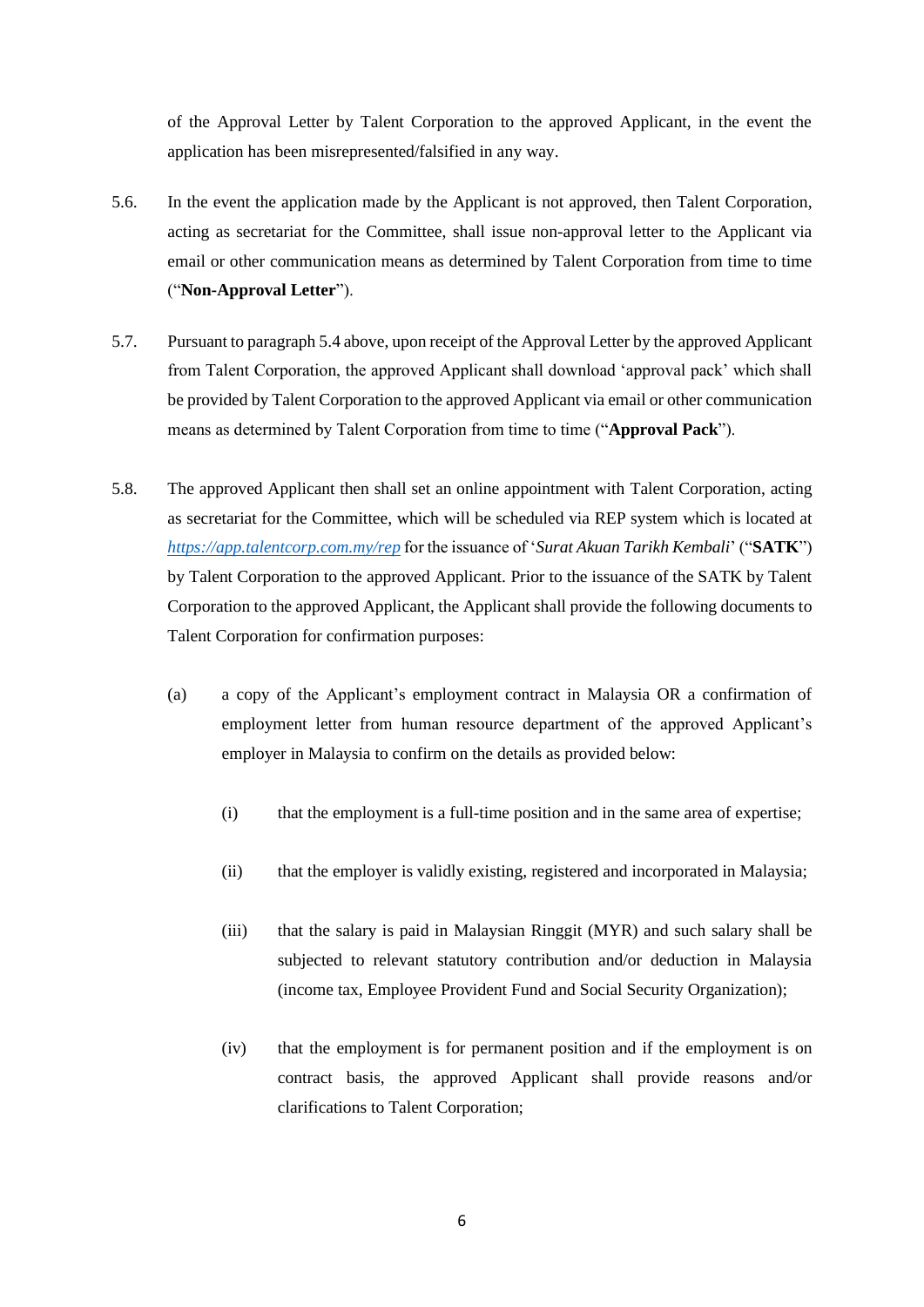- (v) that the approved Applicant is under no obligation to return to Malaysia (if returning from the same company); and/or
- (vi) that the employment contract is a valid and binding contract, executed by the representative of the employer in Malaysia with the approved Applicant.
- (b) a copy of the approved Applicant's purchased flight itinerary / e-tickets to return to Malaysia, boarding pass returning from country of origin at abroad to Malaysia (including full date of the approved Applicant's travel (DD/MM/YY);
- (c) a copy of the approved Applicant's original academic certificates (certified by commissioner of oath) \*and in the event the approved Applicant does not have the certified academic certificates, the Applicant may forward the academic certificates verified by the approved Applicant's employer via email (to copy Talent Corporation in the email);
- (d) a copy of the approved Applicant's original Malaysia valid passport; and
- (e) a copy of the approved Applicant's last exit and entry stamp from the approved Applicant's passport for Talent Corporation's records.
- 5.9. Upon issuance of SATK by Talent Corporation in favour of the approved Applicant via email or other communication means as determined by Talent Corporation, the approved Applicant may utilize any of the Incentives by using the SATK as supporting document during the Utilization Period.
- 5.10. Please be informed that the commencement date of the Applicant's employment in Malaysia must be after the date of REP application made by the Applicant.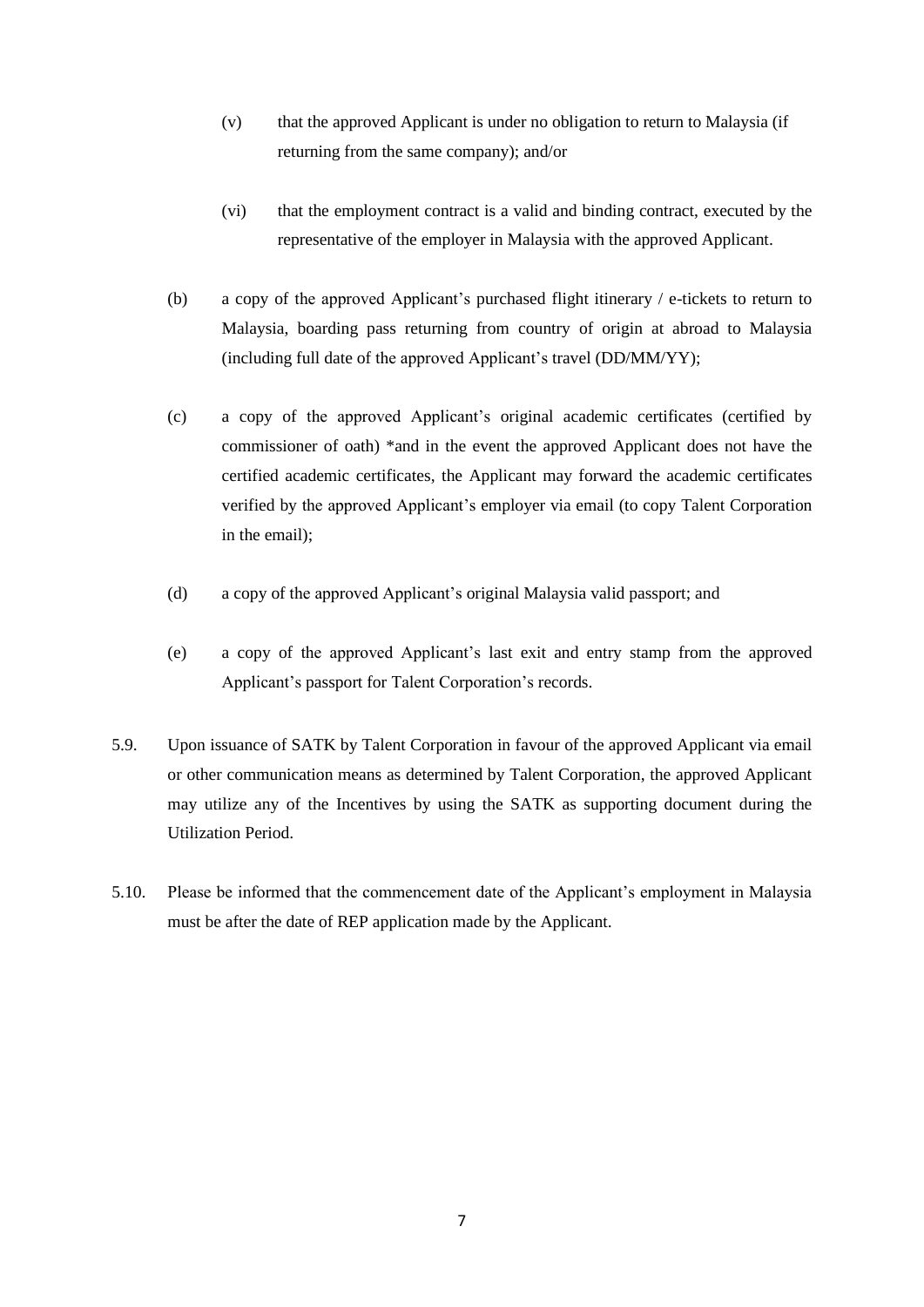5.11. The summary of the above processes is stipulated in the process flow below:

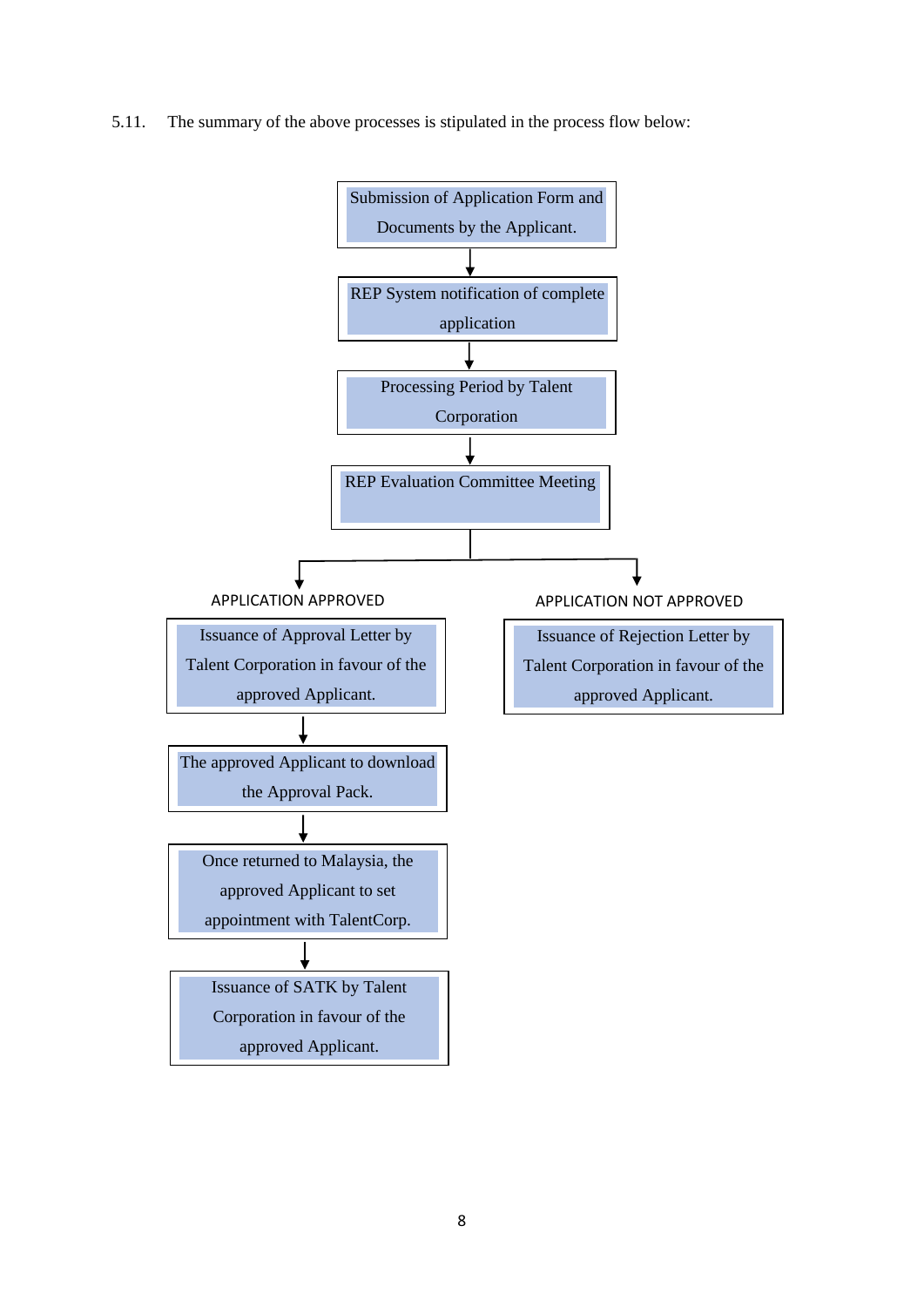### **6. APPEAL STAGE**

6.1. In the event the application made by the Applicant is not approved, then Applicant is allowed to appeal such decision within **60 days** from the date of the Non-Approval Letter, failing which the Applicant is required to re-apply for the REP should the Applicant still be interested in applying for the incentives under the REP.

## **7. CLAIMING PROCEDURES FOR THE INCENTIVES**

7.1. Subject to obtaining of SATK by the approved Applicant, the following are procedures to be taken by the approved Applicant to claim any of the Incentives within the Utilization Period:



(a) 15% flat tax rate on chargeable employment income.

- (i) Notes:
	- (1) PCB will be deducted at 15% by the employer before the REP expiry date;
	- (2) 15% will be taxed from annual chargeable income after submission of tax return; and
	- (3) If there is any surplus paid to IRB, the amount will be refunded to Applicant.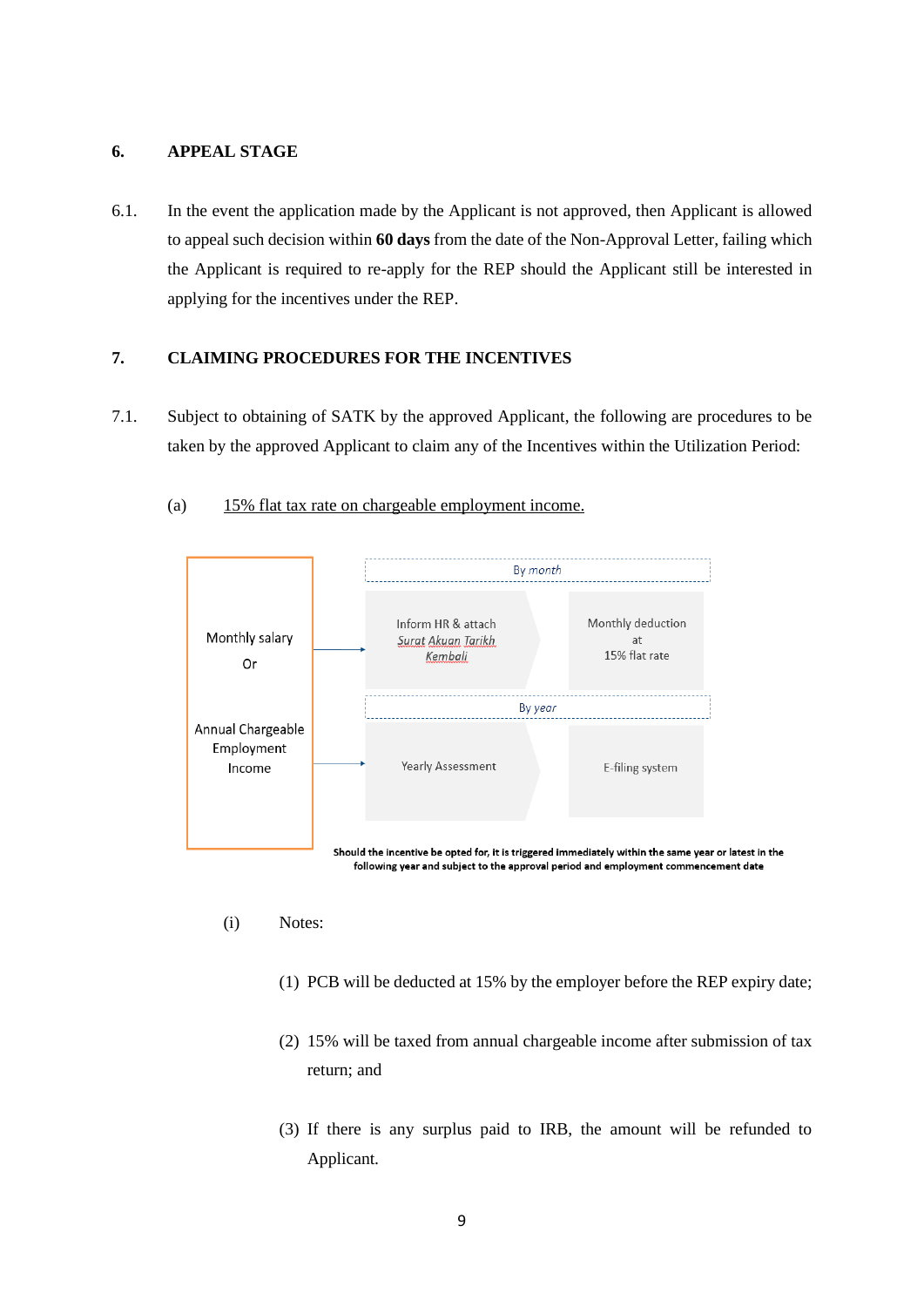| <b>Agency</b>                    | Inland Revenue Board (IRB)                            |
|----------------------------------|-------------------------------------------------------|
| <b>Purpose</b>                   | To exercise the 15% deduction on employment<br>income |
| <b>Related documents EA Form</b> |                                                       |



# (b) Tax exemption in respect to all personal effects brought into Malaysia by the approved Applicant.

Approved applicants may ship their personal belongings upon return.

Once employment is secured and SATK obtained, applicants may proceed to claim for this incentive (applie's only for the first shipment)

### Note:

It is advised to wait until the SATK is obtained before arranging for shipment as the incentive can only be exercised upon receipt of the letter

Provide a copy of the Surat Akuan Tarikh Kembali to the shipping agent who will proceed to claim the tax-free personal effect on behalf of the applicant

Personal effects refer to furniture and fittings, household items & electronic goods but does not include motorized vehicles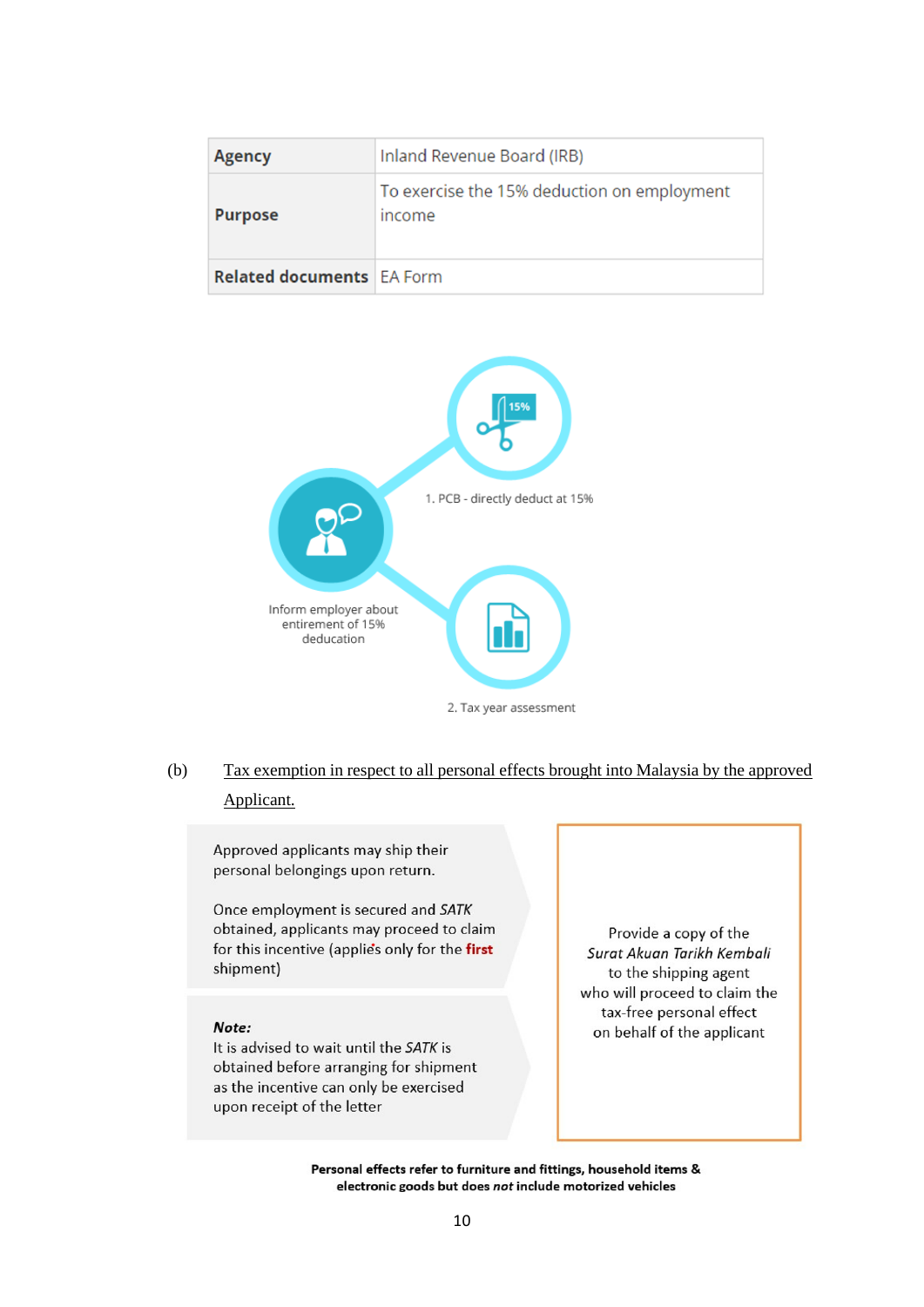- (i) Notes:
	- (1) Personal effects encompass furniture & fittings, electronic gadgets and other household items.
	- (2) Motorised vehicles and taxable items such as alcohol, cigarettes etc do not fall under the category of personal effects.

| <b>Agency</b>               | Royal Malaysian Customs Department                                                                                                                                                                    |
|-----------------------------|-------------------------------------------------------------------------------------------------------------------------------------------------------------------------------------------------------|
| <b>Purpose</b>              | To obtain the tax exemption of personal effects<br>brought into Malaysia.                                                                                                                             |
| <b>Related</b><br>documents | The Declaration of Goods Imported form -<br>Borang Kastam No.1 - can be obtained from<br>the REP Secretariat when reporting to<br>TalentCorp or from the Royal Malaysian<br><b>Customs Department</b> |

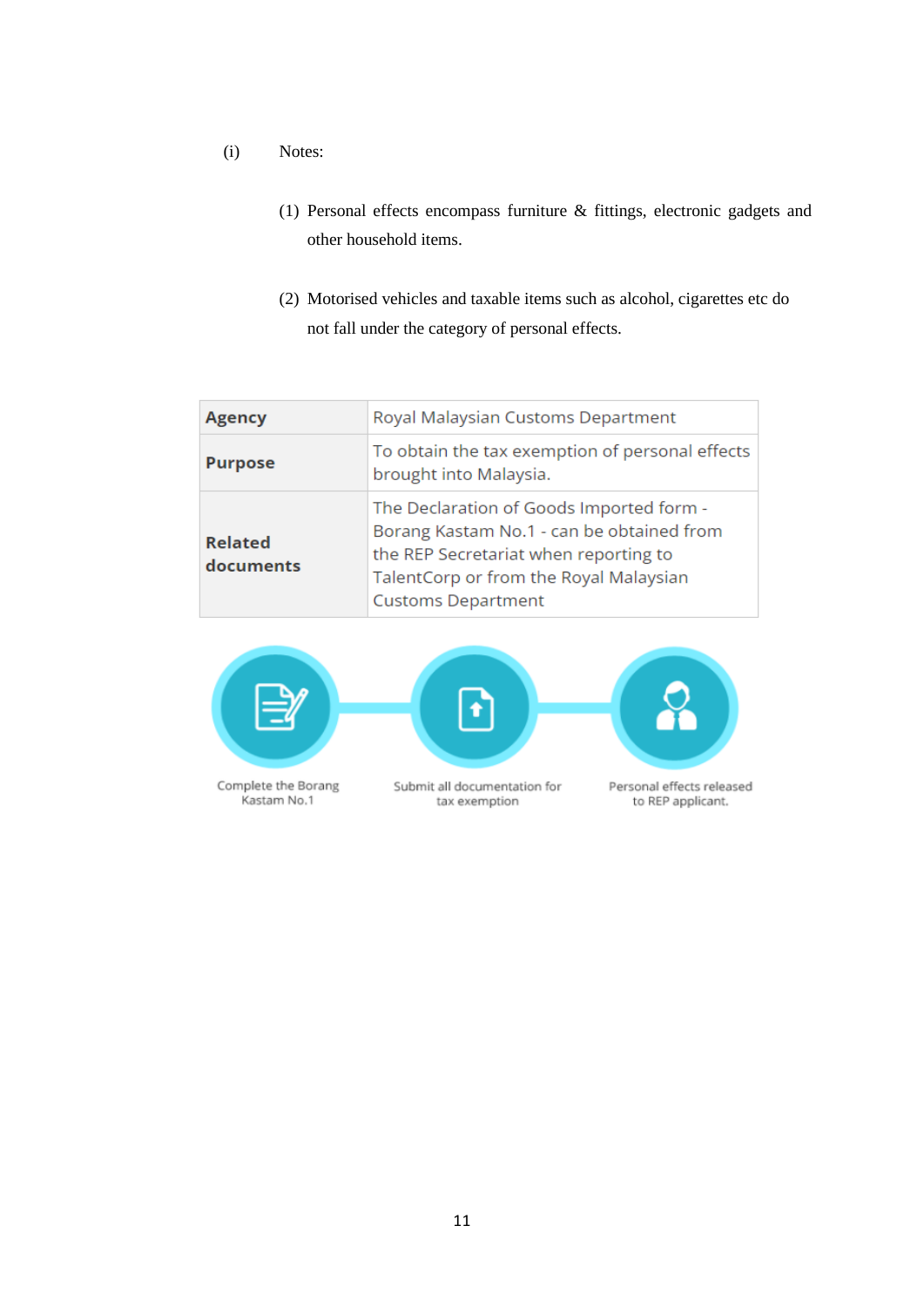(c) Exemption on import duty and excise duty for the purchase of CBU vehicle or excise duty exemption for the purchase of locally manufactured CKD vehicle.

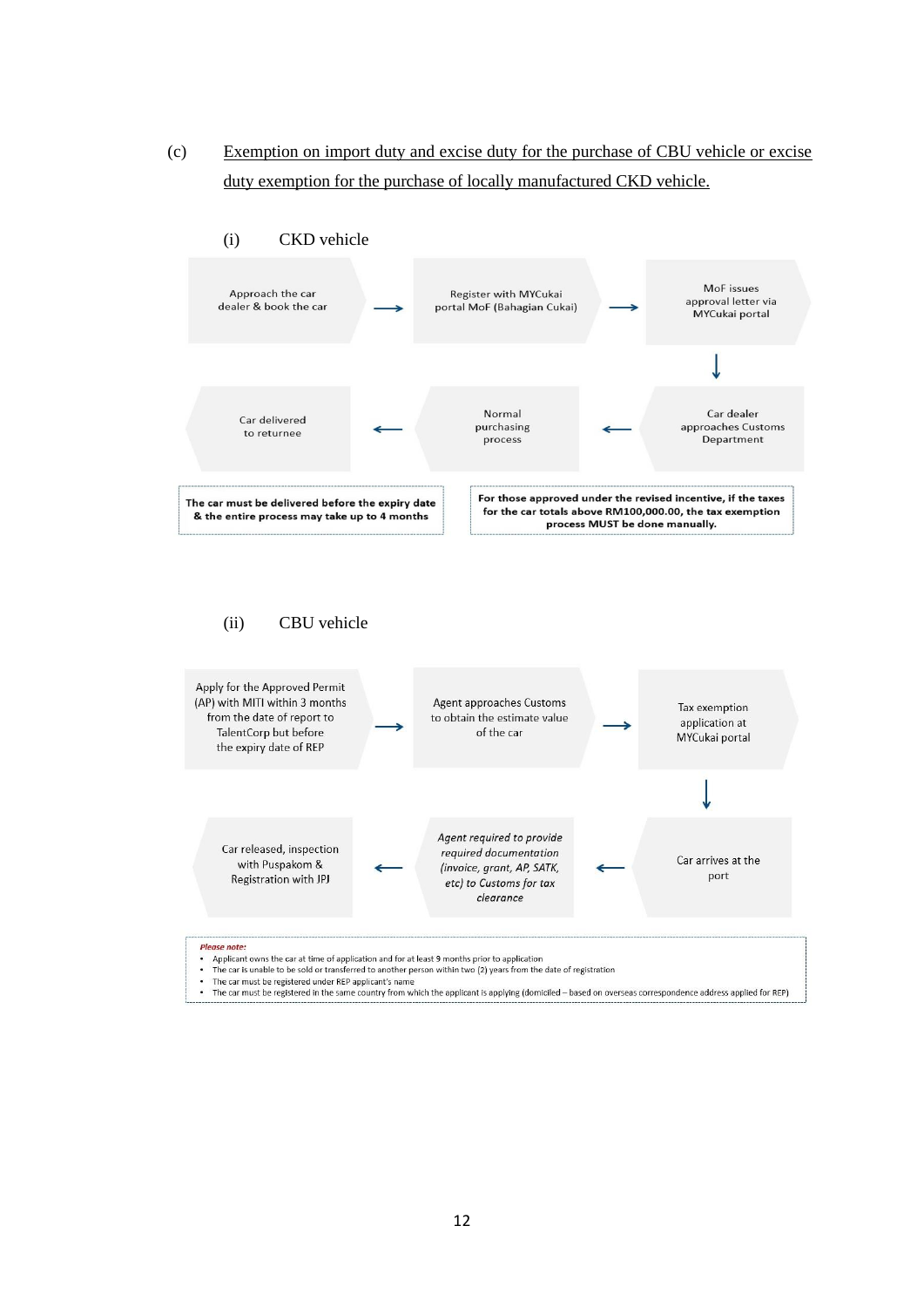| <b>Agency</b>          | Tax Analysis Division (Bahagian Analisa Cukai), Ministry of Finance<br>(MoF)                                                                                                          |
|------------------------|---------------------------------------------------------------------------------------------------------------------------------------------------------------------------------------|
| <b>Purpose</b>         | Exemption for the purchase of one (1) locally assembled /<br>manufactured Complete Knocked Down (CKD) vehicles or bringing<br>back one (1) fully imported Complete Built Up (CBU) car |
| <b>Related Webpage</b> | Register for an account with MoF MyCukai portal to submit your form<br>online. Click here for the link.                                                                               |



#### (d) Permanent resident status for foreign spouse and children.



- (i) The eligibility of the foreign spouse and children of the approved Applicant is subjected to the approval and at the discretion of the Immigration Department of Malaysia and is only applicable for Peninsular Malaysia only.
- (ii) Procedures: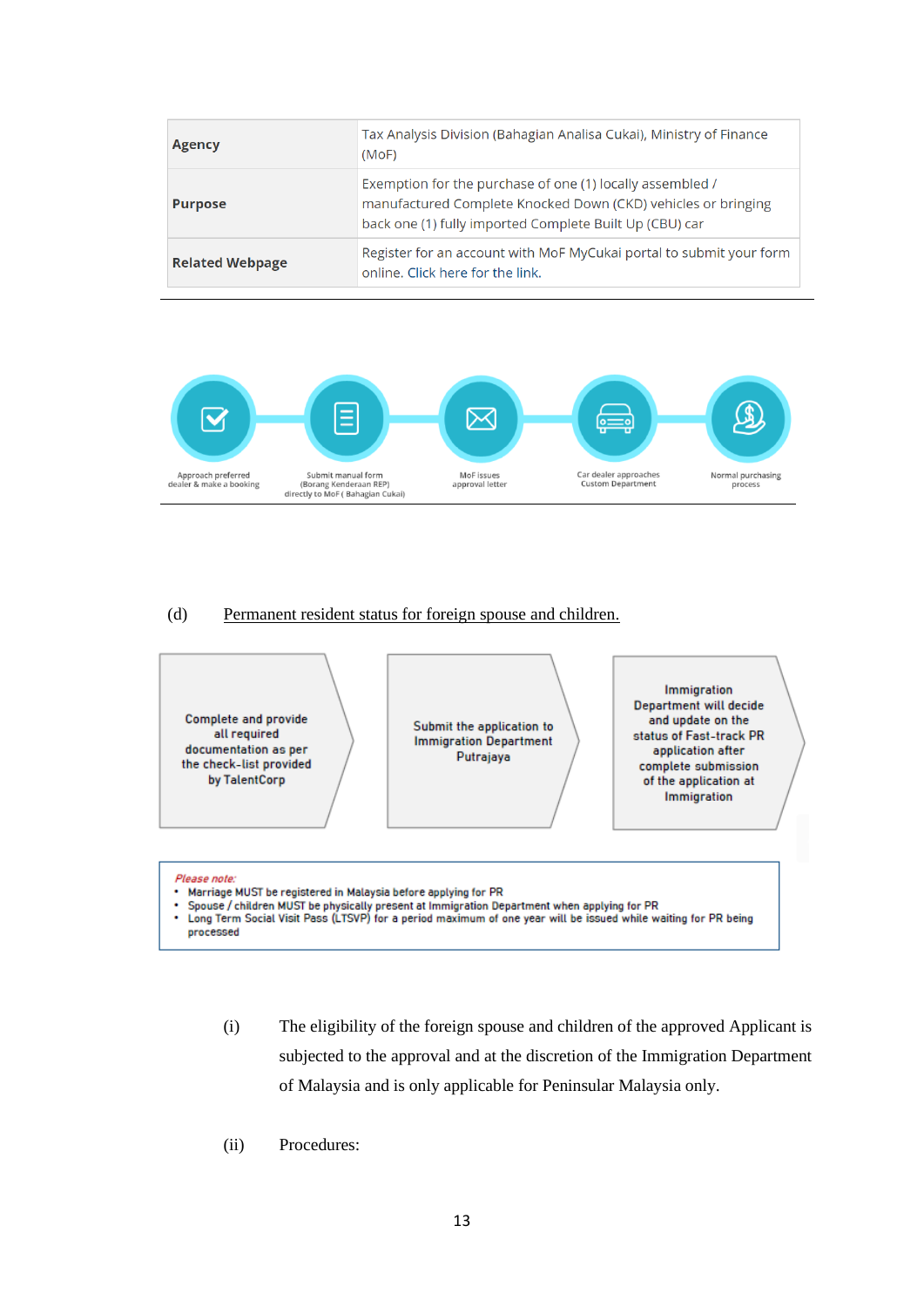- (1) The approved Applicant must obtain a valid Approval Letter, SATK and PR support letters from Talent Corporation.
- (2) Application for this incentive can ONLY be submitted at Immigration Department Head Quarters in Putrajaya.
- (3) Application for PR will be processed at the discretion of the Immigration Department of Malaysia. For Sabah and Sarawak, applicant must have been residing there for a minimum of five (5) years prior to submitting the PR application.
- (4) The approved Applicants need to personally submit their completed documents to:

#### **Jabatan Imigresen Malaysia**

Bahagian Visa, Pas dan Permit, Tingkat 3 (Podium), Persiaran Perdana, Presint 2, Pusat Pentadbiran Kerajaan Persekutuan, 62550 Putrajaya, W. P. Putrajaya.

| Agency                      | Royal Malaysian Customs Department                                                                                                                                                                    |
|-----------------------------|-------------------------------------------------------------------------------------------------------------------------------------------------------------------------------------------------------|
| <b>Purpose</b>              | To obtain the tax exemption of personal effects<br>brought into Malaysia.                                                                                                                             |
| <b>Related</b><br>documents | The Declaration of Goods Imported form -<br>Borang Kastam No.1 - can be obtained from<br>the REP Secretariat when reporting to<br>TalentCorp or from the Royal Malaysian<br><b>Customs Department</b> |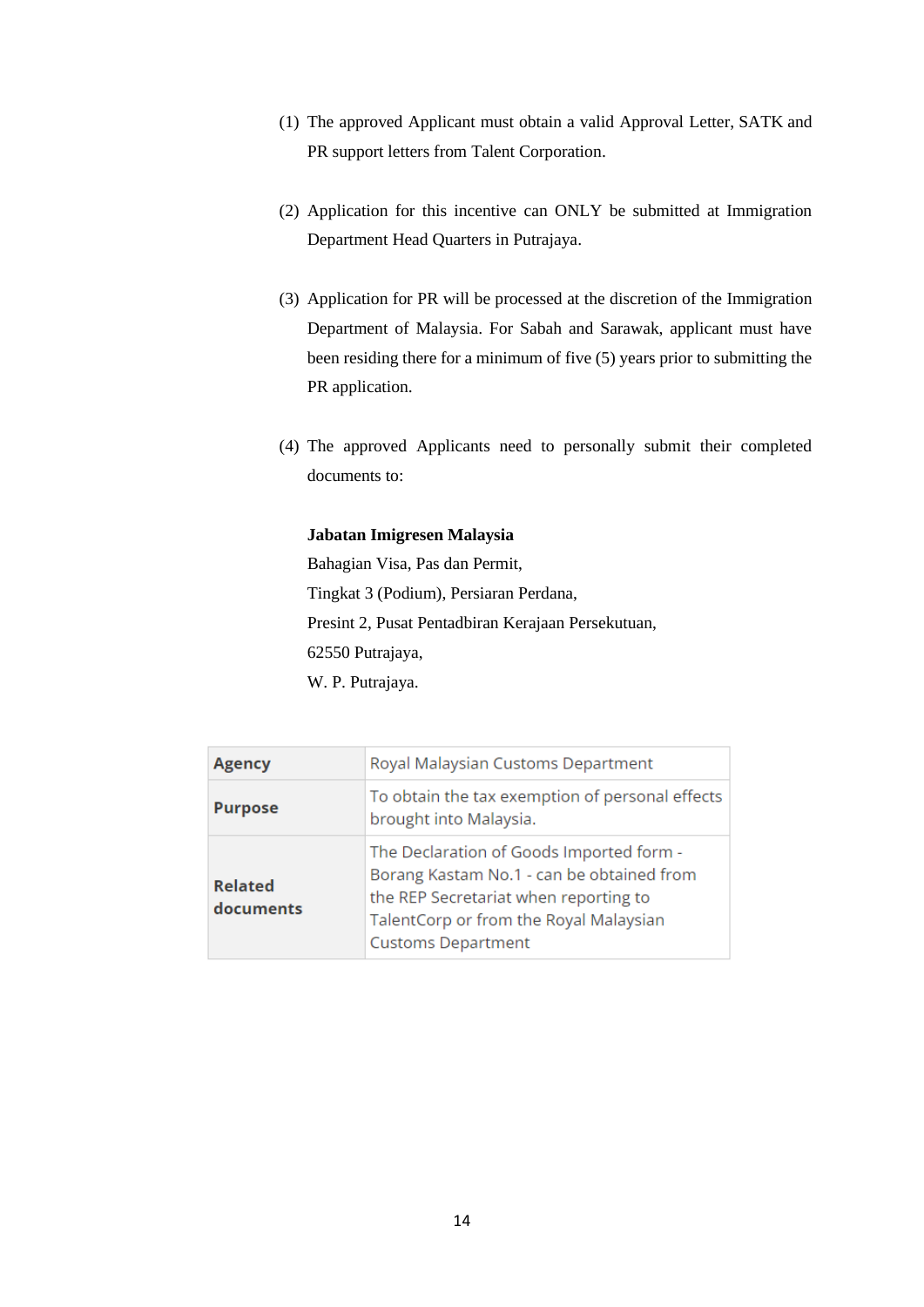

# **8. OTHER TERMS AND CONDITIONS**

### 8.1. Responsibilities of the Applicant

- (a) The Applicant is required to adhere to the provisions stipulated herein including terms and conditions as reflected in any documents provided by Talent Corporation to the Applicant for the purpose of REP. An approved Applicant who does not comply with the conditions stipulated in the Approval Letter or other documents provided by Talent Corporation shall be subjected to the cancellation of incentives entitled to the approved Applicant.
- (b) The Applicant shall provide written notification to Talent Corporation in the event of changes in contact details of the Applicant including but not limited to changes in email address, telecommunication numbers, address, emergency contact numbers or any other information for Talent Corporation's record purposes.
- (c) The approved Applicant shall provide necessary documentation for the purpose of the REP as requested by Talent Corporation from time to time, failure of which, Talent Corporation and/or the relevant government agencies and/or authorities reserve the absolute right to remove the approved Applicant from the REP and as such the approved Applicant shall not be entitled to the Incentives provided under the REP.
- (d) The Applicant hereby acknowledges and is aware that approval for the application made by the Applicant under the REP is subject to approval from MOF on the recommendation by the Committee.
- (e) The approved Applicant shall complete his/her application for the REP within six (6) months from the registration date failing which Talent Corporation reserves the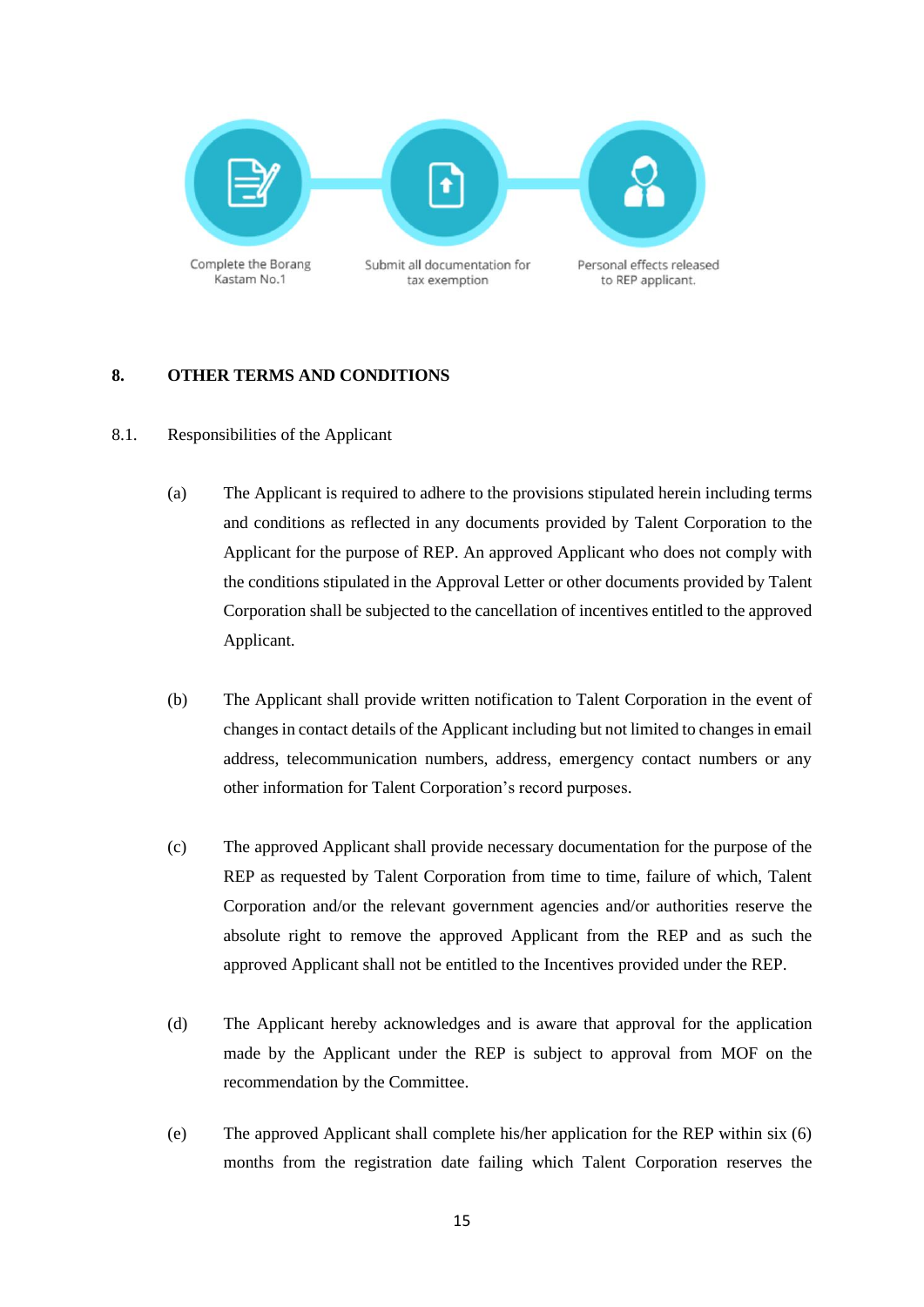absolute right to classify such application as dormant and to remove such application from the REP system.

### 8.2. Personal Data Protection

- (a) By applying for the REP, the Applicant hereby agrees that Talent Corporation, including but not limited to its partners, employees, agents and/or representatives, to collect, store, process and/or use the Applicant's personal data, which may include but not limited to Applicant's name, address, telephone number, national registration identification card number and email address ("**Personal Data**"), for the purpose it was collected, which among others are for the purpose of the REP and for non-commercial use.
- (b) The Applicant hereby gives consent to Talent Corporation, including but not limited to its partners, employees, agents and/or representative, to disclose the Personal Data to relevant authorities and/or third parties, where required by law or for legal purposes.

### 8.3. Intellectual Property Rights

(a) All reports, materials and/or compilation of materials pursuant to the REP shall become the exclusive properties of Talent Corporation and shall not be returned to the Applicant. The Applicant hereby agrees to grant Talent Corporation, including but not limited to its partners, employees, agents and/or representatives, unconditional and irrevocable rights to publish such reports, materials and/or compilation of materials in any formats at Talent Corporation's website or other platforms as determined by Talent Corporation.

# 8.4. Violation of Laws

(a) Any attempt to deliberately damage or undermine the legitimate operation of the REP is a violation of criminal and civil laws and Talent Corporation, including but not limited to its partners, employees, agents and/or representatives of the REP reserve the right to seek damages from those making such attempts to the fullest extent permitted by law.

### 8.5. Governing Laws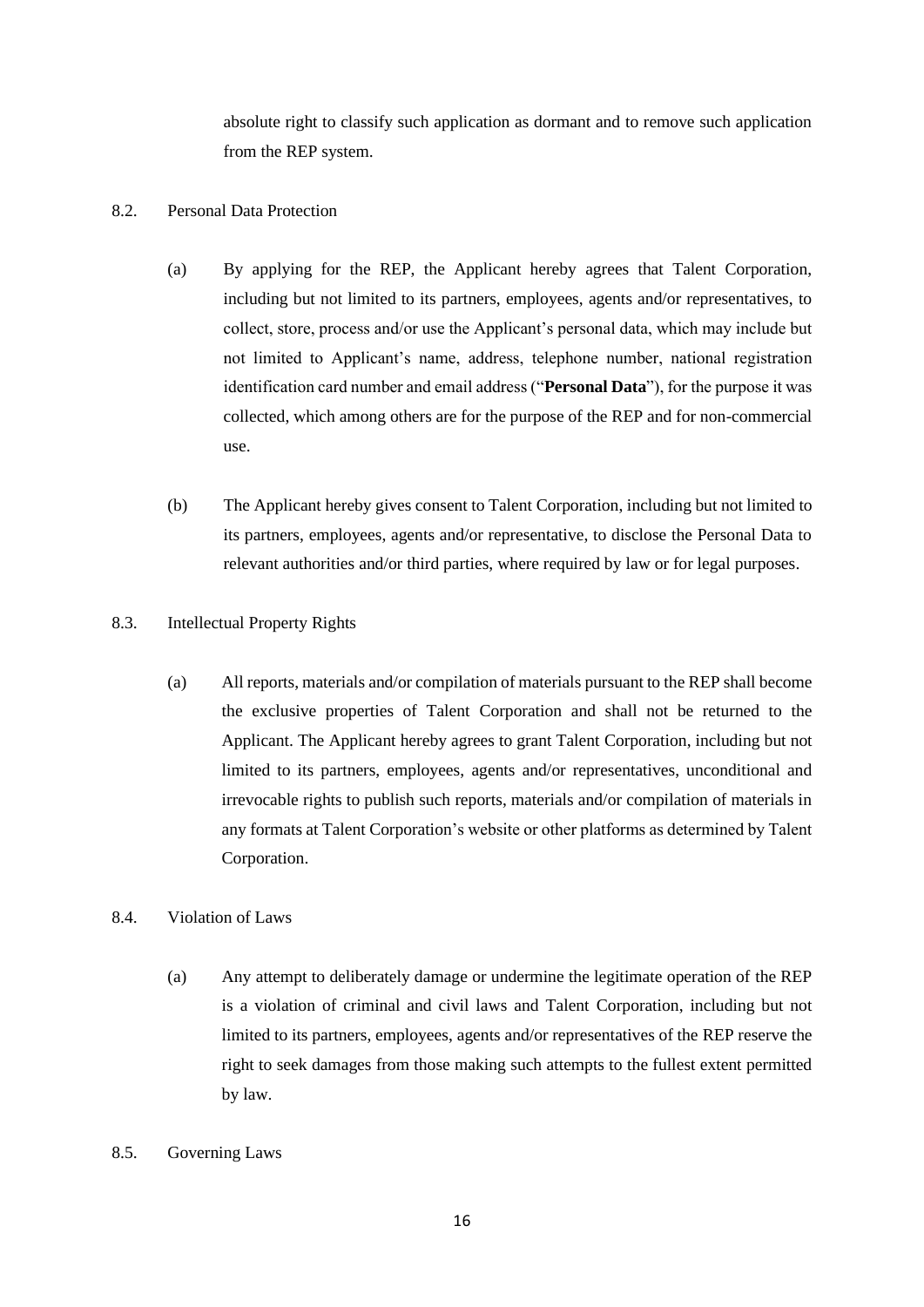- (a) All disputes and differences arising hereunder shall be governed by and interpreted in according with the laws in force in Malaysia. Parties hereby agree to submit to the exclusive jurisdiction of the courts of Malaysia in respect of any claim or proceeding arising from this terms and conditions, and to obey any order or judgment of the courts in respect of such claim or proceedings.
- 8.6. Exclusion of Liability
	- (a) Talent Corporation shall not be responsible and/or held liable to the following including but not limited to:
		- (i) errors, omissions, interruptions, deletions, defects or delays in operations or transmission of information, in each case whether arising by way of technical or other failures or malfunctions of computer hardware, software, communications devices or transmission lines;
		- (ii) data corruption, theft, destruction, loss, unauthorized access to or alteration of the application;
		- (iii) electronic communications that are undeliverable as a result of any form of active or passive filtering of any kind or insufficient space in the Applicant's e-mail account to receive e-mail messages; and/or
		- (iv) for any damages and/or losses suffered by the Applicant pertaining to the Application's participation under the REP.

# 8.7. Miscellaneous

- (a) Talent Corporation reserves absolute right at its absolute discretion and without liability whether to:
	- (i) change, modify, alter, adapt, add, or remove any of the terms and conditions contained herein; and/or
	- (ii) change, suspend, or discontinue any aspect of the REP including the details of the Incentives under the REP.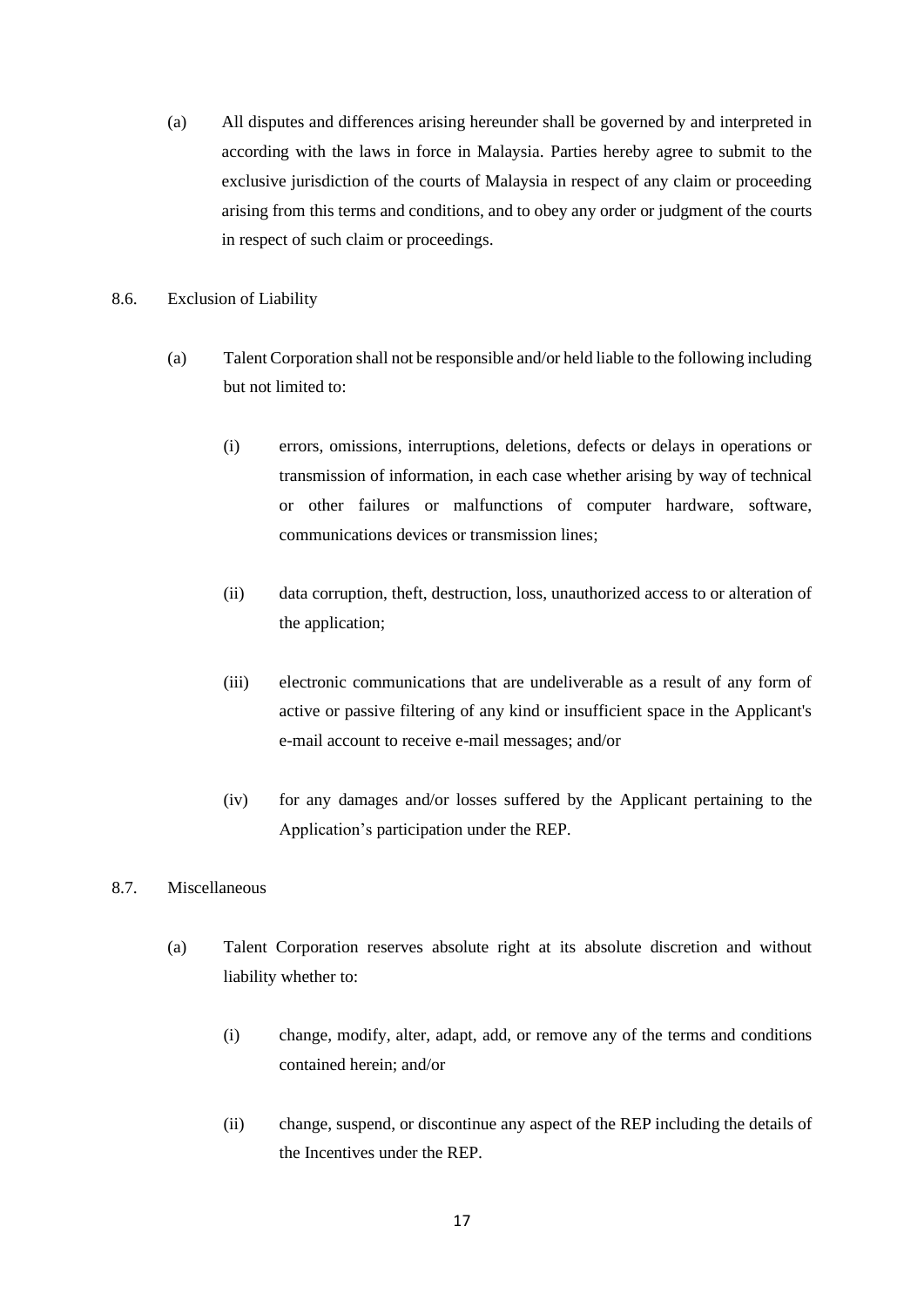- (b) The changes and/or modification as described under paragraph above will be posted on the Talent Corporation's website located at *https://rep.talentcorp.com.my/*,if functioning.
- (c) By applying for the REP, the Applicant hereby agrees (and on behalf of the Applicant's heirs, assignees, executors and administrators) to release, discharge, indemnify and hold Talent Corporation, including but not limited to its partners, employees, agents and/or representative, harmless from and against any and all liabilities, losses or damages of any kind, to persons or property, resulting in whole or in part, directly or indirectly, from Applicant's application for the REP.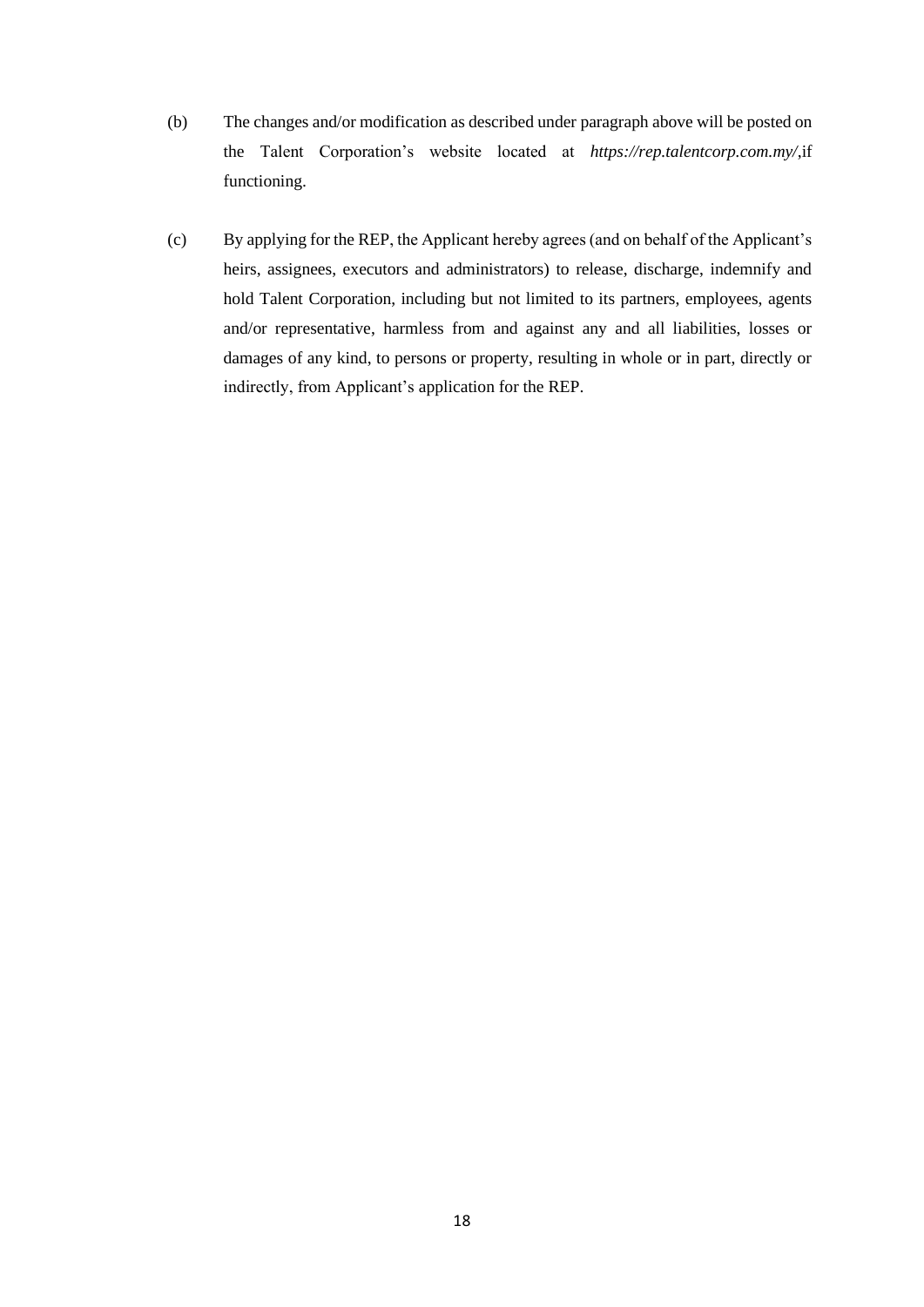#### **APPENDIX 1**

*(to be taken, read and construed as an essential part of this General Terms and Conditions)*

# 1. **Details of information and/or supporting documents that are required by Talent Corporation from the Applicant for the purpose of the application**.

- 1.1. **Mandatory supporting documents** to be provided by the Applicant to Talent Corporation for the purpose of application are as described below:
	- (a) copy of valid passport;
	- (b) copy of residence document abroad (permanent resident identity card, work permit, or employment pass);
	- (c) latest updated resume (indicating years, months, and locations of current and previous employer(s));
	- (d) offer letter or other equivalent agreement or document from current employer abroad (as proof of employment commencement date);
	- (e) latest salary slip (proof of employment at time of application), or employment confirmation on join date, position, and salary;
	- (f) latest tax return abroad (salary reference for Applicant with no fixed income);
	- (g) academic certificates certified by Commissioner of Oath;
	- (h) employment offer letter or other equivalent agreement or document from Malaysia (if any);
	- (i) valid and latest residing documents (proof of property ownership abroad and utility bill, or rental agreement and rental payment receipt) – only for applicants from Singapore, Thailand, and Brunei; and
	- (j) copy of entry and exit stamps in passport.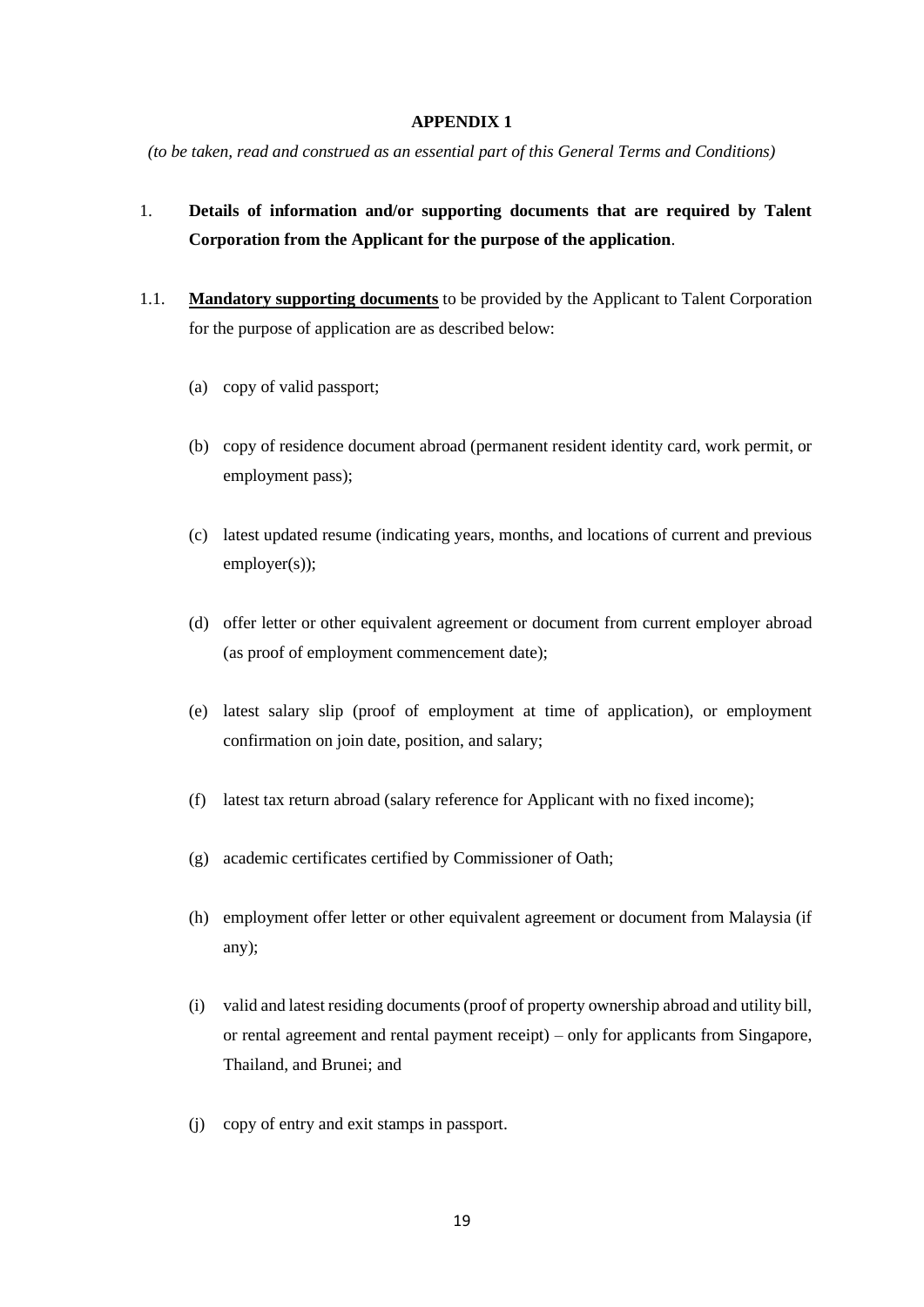- 1.2. **Mandatory supporting documents** to be provided by the **self-employed Applicant** to Talent Corporation for the purpose of application are as described below:
	- (a) business registration (indicating when the business was established, and names of the Applicant as owner / board of director to the company);
	- (b) company's bank statement for at least 6 months prior to date of submitted application, indicating receipt of payments to the business; and
	- (c) third-party confirmation that the business was still active until at least time of REP application, from company secretary, external accountant, Commissioner of Oath, or Public Notary appointed by the government (to indicate applicant was drawing an income at time of application).
- 1.3. **Mandatory supporting documents** to be provided by the **Applicant from healthcare sector** to Talent Corporation for the purpose of application are as described below:
	- (a) Doctors/Specialist.
		- (i) complete registration certificate duly approved by Malaysian Medical Council registration - refer t[o https://mmc.gov.my/.](https://mmc.gov.my/)
		- (ii) complete registration certificate duly approved by National Specialist Registrar registration (specialists only) – refer to [https://www.nsr.org.my/home.html.](https://www.nsr.org.my/home.html)
	- (b) Dentist/Nurse/Other allied health practitioners.
		- (i) Registration from respective national professional bodies or regulators (i.e., Malaysian Nursing Board, Malaysian Dental Council, etc.
- 1.4. **Additional supporting documents** to be provided by the **Applicant** to Talent Corporation (if requested by Talent Corporation from time to time on a case-by-case basis) for the purpose of application are as described below:
	- (a) additional documents for employment assignments abroad (for Applicants who are transferred abroad by companies in Malaysia) – to show non-obligation to return to Malaysia;